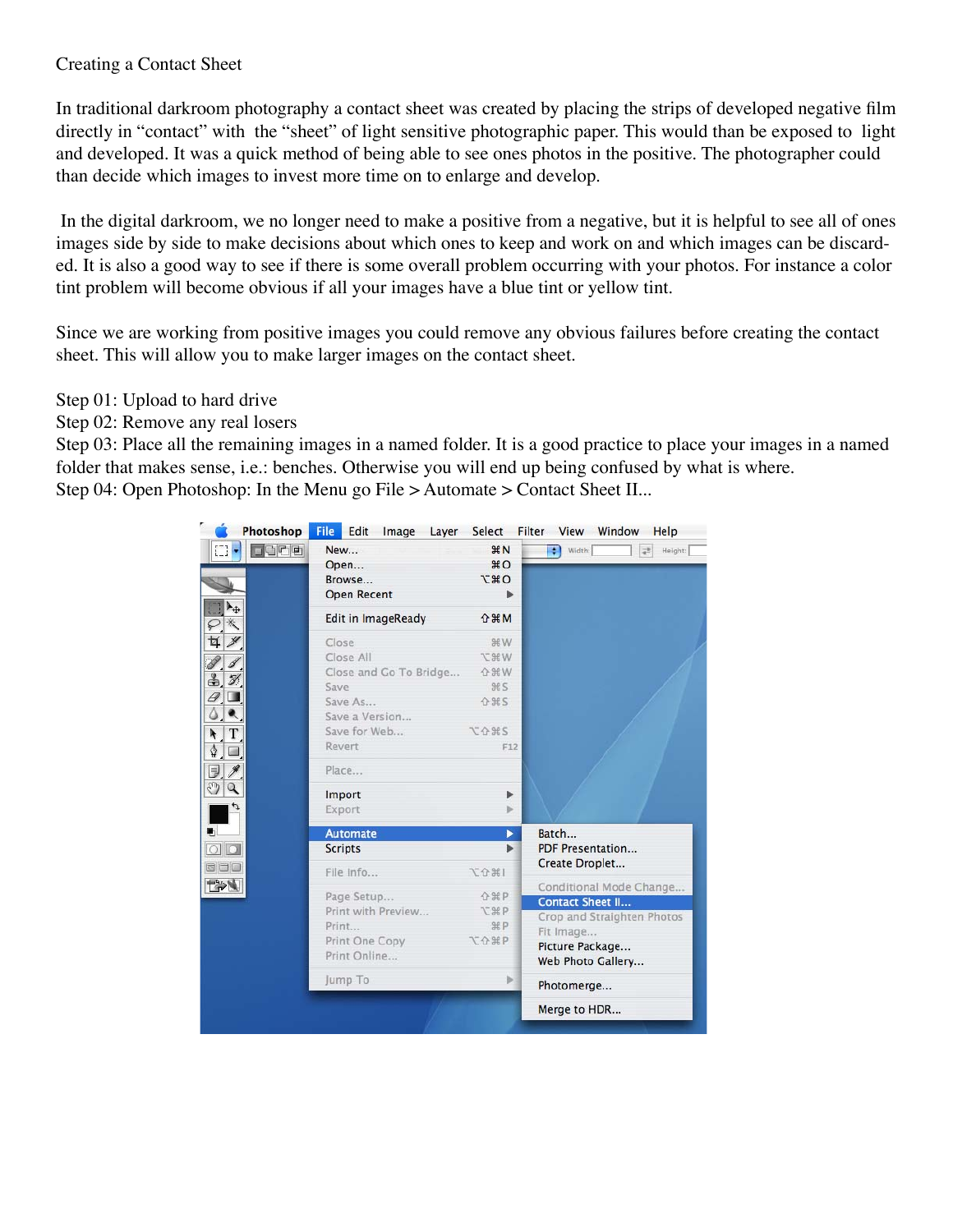This will open the Contact Sheet floating pallet...

| <b>Source Images</b><br>Folder<br>÷<br>Use:<br>Choose<br>Include All Subfolders                                                                                                                                                                    | OK<br>Cancel                                                                                                                   |
|----------------------------------------------------------------------------------------------------------------------------------------------------------------------------------------------------------------------------------------------------|--------------------------------------------------------------------------------------------------------------------------------|
| <b>Document</b><br>inches<br>÷<br>Units:<br>Width: 8<br>Height:<br>10<br>Resolution: 300<br>pixels/inch<br>÷<br>Mode: RGB Color<br>÷<br>Flatten All Layers<br><b>Thumbnails</b>                                                                    | Page 1 of 1<br>0 of 0 Images<br>W: 1.6 in<br>H: 1.5 in<br>(1) Press the<br><b>ESC</b> key to<br>Cancel<br>processing<br>images |
| $\arccos f$ <sub>1</sub> $\uparrow$<br>Place:<br>Use Auto-Spacing<br>Vertical: 0.014 in<br>Columns: 5<br>Horizontal: 0.014 in<br>Rows: 6<br><b>Rotate For Best Fit</b><br>Use Filename As Caption<br>Font Size: 12 pt v<br>Font:<br>v<br>Helvetica |                                                                                                                                |

Under Source Images, you will be using the Folder you created in Step 03. Click on the word Choose... and a navigation window will open...

|                                                                                                                                                           | <b>Contact Shaer II</b>                                                                                                                                                                                                  |                                                                                                                                                                                                                                                         |                                                                                                                                                                                                                         |                 |
|-----------------------------------------------------------------------------------------------------------------------------------------------------------|--------------------------------------------------------------------------------------------------------------------------------------------------------------------------------------------------------------------------|---------------------------------------------------------------------------------------------------------------------------------------------------------------------------------------------------------------------------------------------------------|-------------------------------------------------------------------------------------------------------------------------------------------------------------------------------------------------------------------------|-----------------|
| Source Images<br>Due: Efforter<br>Chinese.<br>Winclude All Subfolders                                                                                     | 93                                                                                                                                                                                                                       | $-108 -$<br>Canter?                                                                                                                                                                                                                                     |                                                                                                                                                                                                                         |                 |
| Document<br>Units: Einstein<br>Width III                                                                                                                  | зì<br>0.06                                                                                                                                                                                                               | Select image directory)                                                                                                                                                                                                                                 |                                                                                                                                                                                                                         |                 |
| Height: 10                                                                                                                                                | $+$ + $=$ $-$                                                                                                                                                                                                            | L'I benchas                                                                                                                                                                                                                                             | m                                                                                                                                                                                                                       | Q exerch        |
| Resolution: 100<br>Mode. RGB Color<br>of Hatter Al Lavine<br>Thursheats<br>Place: Introd R., 12<br>Columns: 15<br>Rows: 6<br><b>I Notain For Best Fit</b> | <b>K</b> curt helshe's Co.<br><b>Bill Rate</b><br>Masinteeds HO<br><b>B</b> LaCle Dale<br>CEIROD<br>$\pm$<br>×<br>Fix Six City 4<br><b>CONSTRUCT</b><br><b>INDIBIDAL</b><br>A Acolications<br><b>Got meets</b><br>Worlds | <b>E2 100CANON</b><br>27. Annual R., Cartuine<br>ш<br>201<br>Ti starred verted at<br>FOLDER, Puertain IV<br><b>El berstuff</b><br>٠<br><b>Characters</b> (1997)<br>- Barra, 19. 1.5-8 (e) 1<br>Crow III. Joan Fles +<br>crows in<br>α<br>a de<br>$-14.$ | 340,0643,000<br>INC.DEVLIPE<br>MC DAILIRE<br>MG, DEREJPE<br>×<br>AVOID642 USC<br>AIC GEALER<br>W. NC.084135<br>TP: NIC 0455 JPC<br>THE WIS CITES \$1,000<br>AIC DESSURE<br>THE AVE  (195.3.2PC)<br><b>B. MG SISKURG</b> |                 |
| Villa Fileturni AL Califon<br>Fort. Helvetica                                                                                                             | 4 Munic<br><b>FS Patterns</b>                                                                                                                                                                                            | S. Ornativity<br>Life from Stark<br>$\sim$                                                                                                                                                                                                              | 35. AACLON/LING<br>×<br>TR. NEL SIGLUPE                                                                                                                                                                                 | $\frac{1}{2}$   |
|                                                                                                                                                           | New Folder                                                                                                                                                                                                               |                                                                                                                                                                                                                                                         |                                                                                                                                                                                                                         | Cancel   Choose |

Navigate through and find your folder. It is easiest to find if you place the folder on the Desktop. You can save it to your media later when you are finished working.

Under Document: Units: leave in inches Width/Height: 8 inches by 10 inches prints out nicely on an 8.5 x 11 sheet of paper. Resolution: 150 dpi is high enough Mode: RGB is fine. Flatten All Layers: keeps your file size smaller

Thumbnails: describes the layout and size of the images on the sheet

Place: leave as across, its the same as the way we read

Columns/Rows: defines how many images per page, you should do 4 x 5 (20) or less, otherwise the images become too small to be of any use.

Rotate for Best Fit: if this is clicked on than vertical images will be rotated sideways. This is OK but means you have to turn the paper back and forth, I wouldn't bother.

Use Filename As Caption: leave this selected, you will need the filename to find the image.

Font: leave as Helvetica

Font Size: Click on the pointer and set the Font Size to 6pt. You need the filename, but you don't need it to be huge.

When all the parameters are set, click OK

Photoshop will now automatically process your images and create numbered contact sheets for as many pages as you need. This may take a few minutes depending on how many files you are processing.